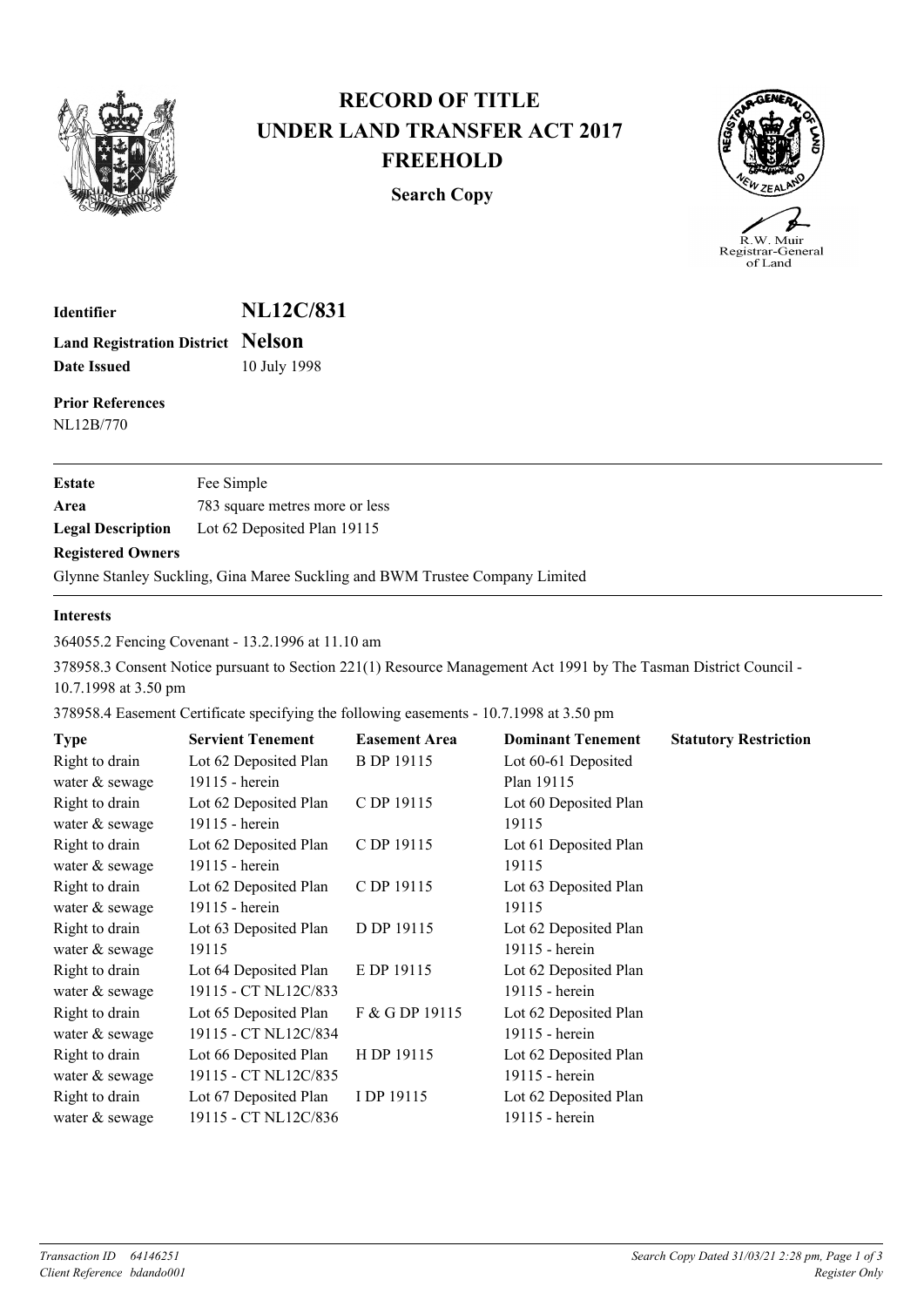| Identifier                                                                                                                                                  | <b>NL12C/831</b>                                                                         |                      |                                                                                                                                                        |                              |
|-------------------------------------------------------------------------------------------------------------------------------------------------------------|------------------------------------------------------------------------------------------|----------------------|--------------------------------------------------------------------------------------------------------------------------------------------------------|------------------------------|
| Right of way, right<br>to convey water,                                                                                                                     | Lot 61 Deposited Plan<br>19115                                                           | A DP 19115           | Lot 62 Deposited Plan<br>19115 - herein                                                                                                                |                              |
| transmit electricity<br>& telephonic<br>communications<br>Right of way, right<br>to convey water,<br>transmit electricity<br>& telephonic<br>communications | Lot 62 Deposited Plan<br>19115 - herein                                                  | <b>B</b> DP 19115    | Lot 61 Deposited Plan<br>19115<br>The easements specified in Easement Certificate 378958.4 are subject to Section 243 (a) Resource Management Act 1991 |                              |
| when created                                                                                                                                                |                                                                                          |                      |                                                                                                                                                        |                              |
|                                                                                                                                                             | 378958.5 Transfer creating the following easements in gross - 10.7.1998 at 3.50 pm       |                      |                                                                                                                                                        |                              |
| <b>Type</b>                                                                                                                                                 | <b>Servient Tenement</b>                                                                 | <b>Easement Area</b> | <b>Grantee</b>                                                                                                                                         | <b>Statutory Restriction</b> |
| Drain sewage                                                                                                                                                | Lot 62 Deposited Plan<br>19115 - herein                                                  | B & C DP 19115       | The Tasman District<br>Council                                                                                                                         |                              |
|                                                                                                                                                             |                                                                                          |                      | The easement created by Transfer 378958.5 is subject to Section 243 (a) Resource Management Act 1991                                                   |                              |
|                                                                                                                                                             | Land Covenant in Transfer 378958.6 (Term 10 years from 10.7.1998) - 10.7.1998 at 3.50 pm |                      |                                                                                                                                                        |                              |
|                                                                                                                                                             | Fencing Covenant in Transfer 381710.2 - 4.11.1998 at 11.01 am                            |                      |                                                                                                                                                        |                              |
|                                                                                                                                                             | 10787371.3 Mortgage to Westpac New Zealand Limited - 11.5.2017 at 7:31 am                |                      |                                                                                                                                                        |                              |

11736061.1 Variation of Mortgage 10787371.3 - 21.4.2020 at 11:39 am